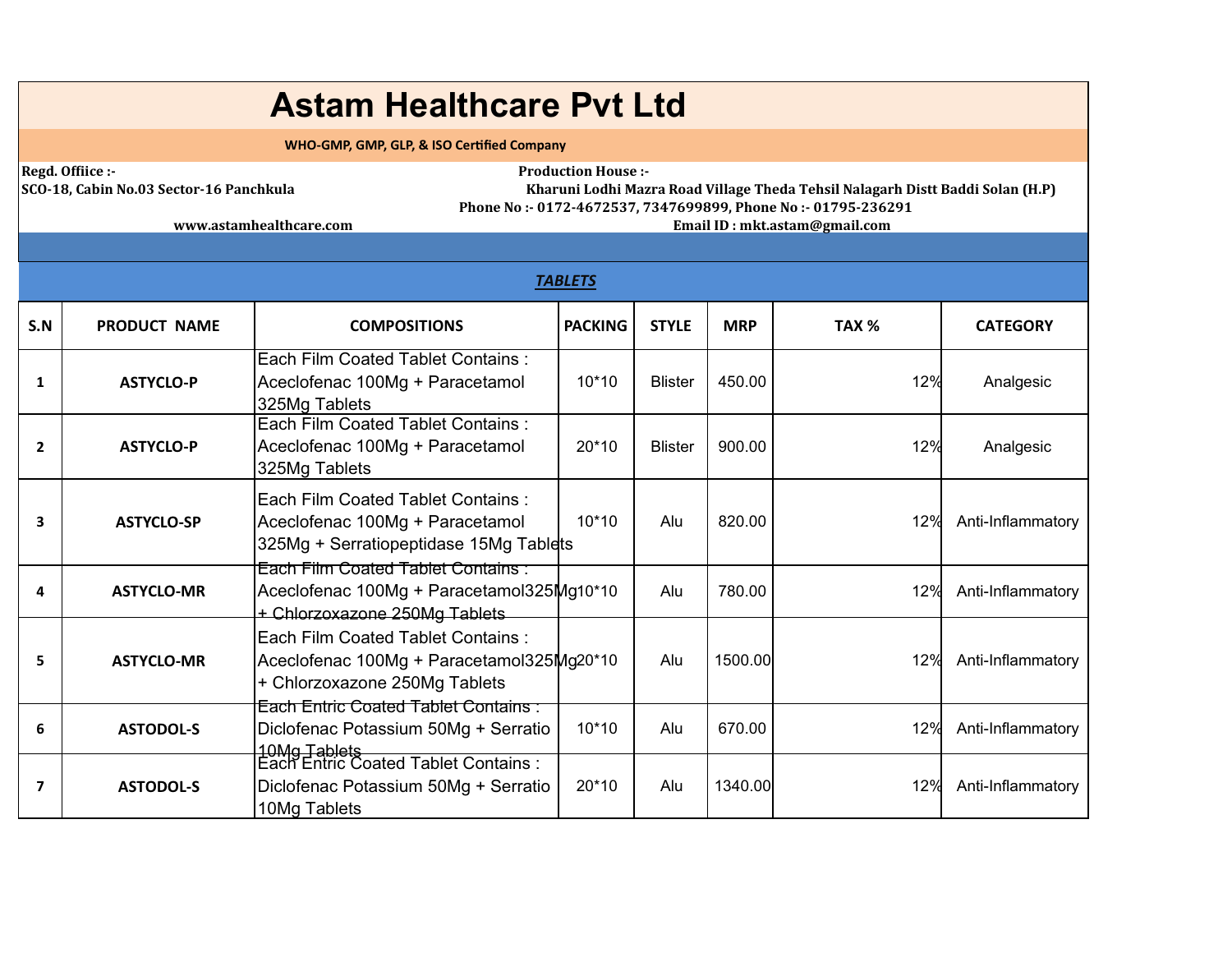| 8  | <b>ASTODOL-MR</b>     | Each Uncoated Tablet Containts:<br>Diclofenace Potassium 50Mg +<br>Paracetamol 325Mg + Chlorozoxazone<br>250Mg Tablets        | $10*10$ | <b>Blister</b> | 510.00  | 12% | Anti-Inflammatory |
|----|-----------------------|-------------------------------------------------------------------------------------------------------------------------------|---------|----------------|---------|-----|-------------------|
| 9  | <b>ASTODOL-MR</b>     | <b>Each Uncoated Tablet Containts:</b><br>Diclofenace Potassium 50Mg +<br>Paracetamol 325Mg + Chlorozoxazone<br>250Mg Tablets | 20*10   | <b>Blister</b> | 1064.00 | 12% | Anti-Inflammatory |
| 10 | <b>ASOF</b>           | Each Film Coated Tablet Contains:<br>Ofloxacin 200Mg Tablets                                                                  | $10*10$ | <b>Blister</b> | 580.00  | 12% | Antibiotic        |
| 11 | <b>ASOF</b>           | Each Film Coated Tablet Contains :<br>Ofloxacin 200Mg Tablets                                                                 | 20*10   | <b>Blister</b> | 1160.00 | 12% | Antibiotic        |
| 12 | ASOF-OZ               | Each Film Coated Tablet Contains:<br>Ofloxacin 200Mg<br>+ Ornidazole 500Mg Tablets                                            | $10*10$ | <b>Blister</b> | 810.00  | 12% | Antibiotic        |
| 13 | ASTOCIP-250           | Each Filmcoated Tablet Contains:<br>Ciprofloxacin Hydrochloride 250Mg<br><b>Tablets</b>                                       | $10*10$ | <b>Blister</b> | 227.00  | 12% | Antibiotic        |
| 14 | ASTOCIP-250           | <b>Each Filmcoated Tablet Contains:</b><br>Ciprofloxacin Hydrochloride 250Mg<br>Tablets                                       | 20*10   | <b>Blister</b> | 455.00  | 12% | Antibiotic        |
| 15 | ASTOCIP-500           | <b>Each Filmcoated Tablet Contains:</b><br>Ciprofloxacin Hydrochloride 500Mg                                                  | $10*10$ | <b>Blister</b> | 250.00  | 12% | Antibiotic        |
| 16 | ASTOXY-125 DT         | Amoxicillin Dispersible 125Mg Tablets                                                                                         | 20*10   | <b>Strip</b>   | 620.00  | 12% | Antibiotic        |
| 17 | ASTOXY-250 DT         | Amoxicillin Dispersible 250Mg Tablets                                                                                         | 20*10   | <b>Strip</b>   | 1000.00 | 12% | Antibiotic        |
| 18 | <b>ASTOMYCINE-250</b> | Each Film Coated Tablets Contains:<br>Azithromycin 250Mg Tablets                                                              | $10*6$  | <b>Blister</b> | 690.00  | 12% | Antibiotic        |
| 19 | <b>ASTOMYCINE-250</b> | Each Film Coated Tablets Contains :<br>Azithromycin 250Mg Tablets                                                             | 20*1*6  | <b>Blister</b> | 1290.00 | 12% | Antibiotic        |
| 20 | <b>ASTOMYCINE-500</b> | Each Film Coated Tablets Contains :<br>Azithromycin 500Mg Tablets                                                             | $10*3$  | <b>Blister</b> | 690.00  | 12% | Antibiotic        |
| 21 | <b>ASTOMYCINE-500</b> | Each Film Coated Tablets Contains :<br>Azithromycin 500Mg Tablets                                                             | 20*1*3  | <b>Blister</b> | 1290.00 | 12% | Antibiotic        |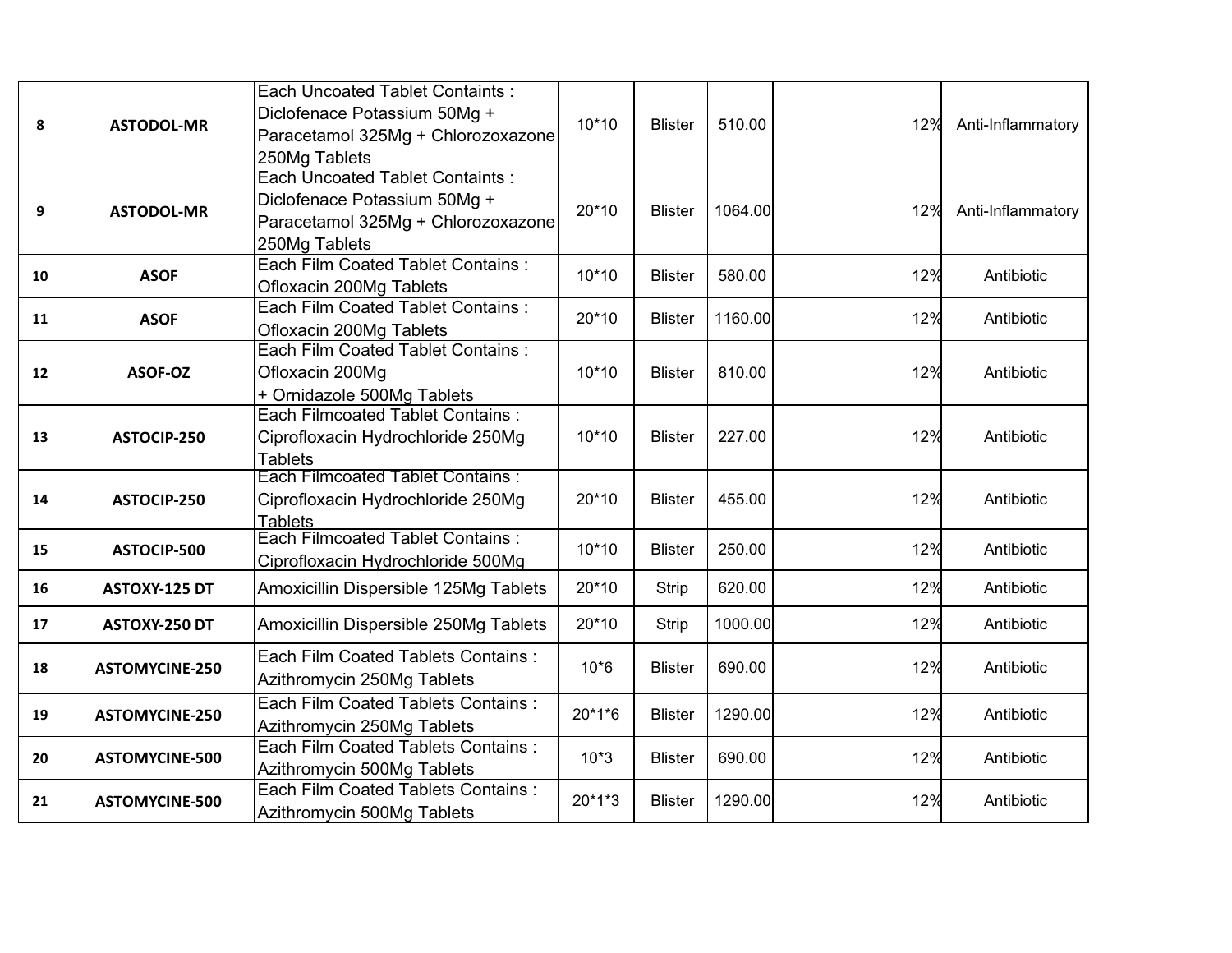| 30 | <b>ASTODEFZA</b>     | <b>Each Uncoated Tablet Contains:</b><br>Deflazacort 6Mg Tablets                                                                | $10*10$   | Alu            | 950.00  | 12% | Steroid         |
|----|----------------------|---------------------------------------------------------------------------------------------------------------------------------|-----------|----------------|---------|-----|-----------------|
| 31 | <b>ASTODINE-120</b>  | Each Film Coated Tablet Contains:<br>Fexofenadine Hydrochloride 120Mg<br><b>Tablets</b>                                         | $10*1*10$ | <b>Blister</b> | 1050.00 | 12% | Anti-fungal     |
| 32 | <b>ASTODINE-180</b>  | Each Film Coated Tablet Contains:<br>Fexofenadine Hydrochloride 180Mg<br><b>Tablets</b>                                         | 10*1*10   | <b>Blister</b> | 1150.00 | 12% | Anti-fungal     |
| 33 | <b>ASTOMONT-FF</b>   | Fexofenacdine Hydrochloride 120Mg +<br>Montelukast Sodium 10Mg Tablets                                                          | $10*1*10$ | <b>Blister</b> | 1800.00 | 12% | Anti-fungal     |
| 34 | <b>ASTOFINE-250</b>  | <b>Each Uncoated Tablet Contains:</b><br>Terbinafine 250Mg Tablets                                                              | $10*1*7$  | <b>Blister</b> | 1600.00 | 12% | Derma           |
| 35 | <b>ASTOFINE-250</b>  | <b>Each Uncoated Tablet Contains:</b><br>Terbinafine 250Mg Tablets                                                              | $10*7$    | <b>Blister</b> | 1450.00 | 12% | Derma           |
| 36 | ASTOCONAZOLE-150     | <b>Each Uncoated Tablet Contains:</b><br>Fluconazole 150Mg Tablets                                                              | 20*1*1    | <b>Blister</b> | 410.00  | 12% | Anti-fungal     |
| 37 | ASTOCONAZOLE-200     | : Fluconazole 200Mg Tablets                                                                                                     | 20*1*1    | <b>Blister</b> | 410.00  | 12% | Anti-fungal     |
| 38 | <b>ASTOBAND</b>      | Each Chewable Tablet Contains :<br>Albendazole USP 400Mg Tablets                                                                | $10*1*1$  | Alu            | 84.00   | 12% | Antibiotic      |
| 39 | <b>ASTOBAND PLUS</b> | Albendazole 400Mg + Ivermectin 6Mg<br><b>Chewable Tablets</b>                                                                   | $10*1*1$  | Alu            | 250.00  | 12% | Antibiotic      |
| 40 | <b>ASLZINE-5</b>     | Each Film Coated Tablet Contains:<br>Levocetirizine Dihydrochloride 5Mg<br><b>Tablets</b>                                       | 20*10     | <b>Blister</b> | 450.00  | 12% | Anti-Allergy    |
| 41 | <b>ASTOMONT-LC</b>   | Each Film Coated Tablet Contains:<br>Levocetirizine Hydrochloride 5Mg +<br>Montelukast Sodium Eq.to Montelukast<br>10Mg Tablets | $10*1*10$ | <b>Blister</b> | 1100.00 | 12% | Allergic-Asthma |
| 42 | <b>ASTODROM-M</b>    | Each Film Coated Tablet Contains:<br>Drotaverine Hydrochloride 80Mg +<br>Mefenamic Acid 250Mg Tablets                           | $10*10$   | <b>Blister</b> | 900.00  | 12% | Anti-Spasmodic  |
| 43 | ASTYLEV-250          | Each Film Coated Tablet Contains:<br>Levofloxacin 250Mg Tablets                                                                 | $10*10$   | <b>Blister</b> | 480.00  | 12% | Antibiotic      |
| 44 | ASTYLEV-500          | Each Film Coated Tablet Contains:<br>Levofloxacin 500Mg Tablets                                                                 | $10*2*5$  | <b>Blister</b> | 880.00  | 12% | Antibiotic      |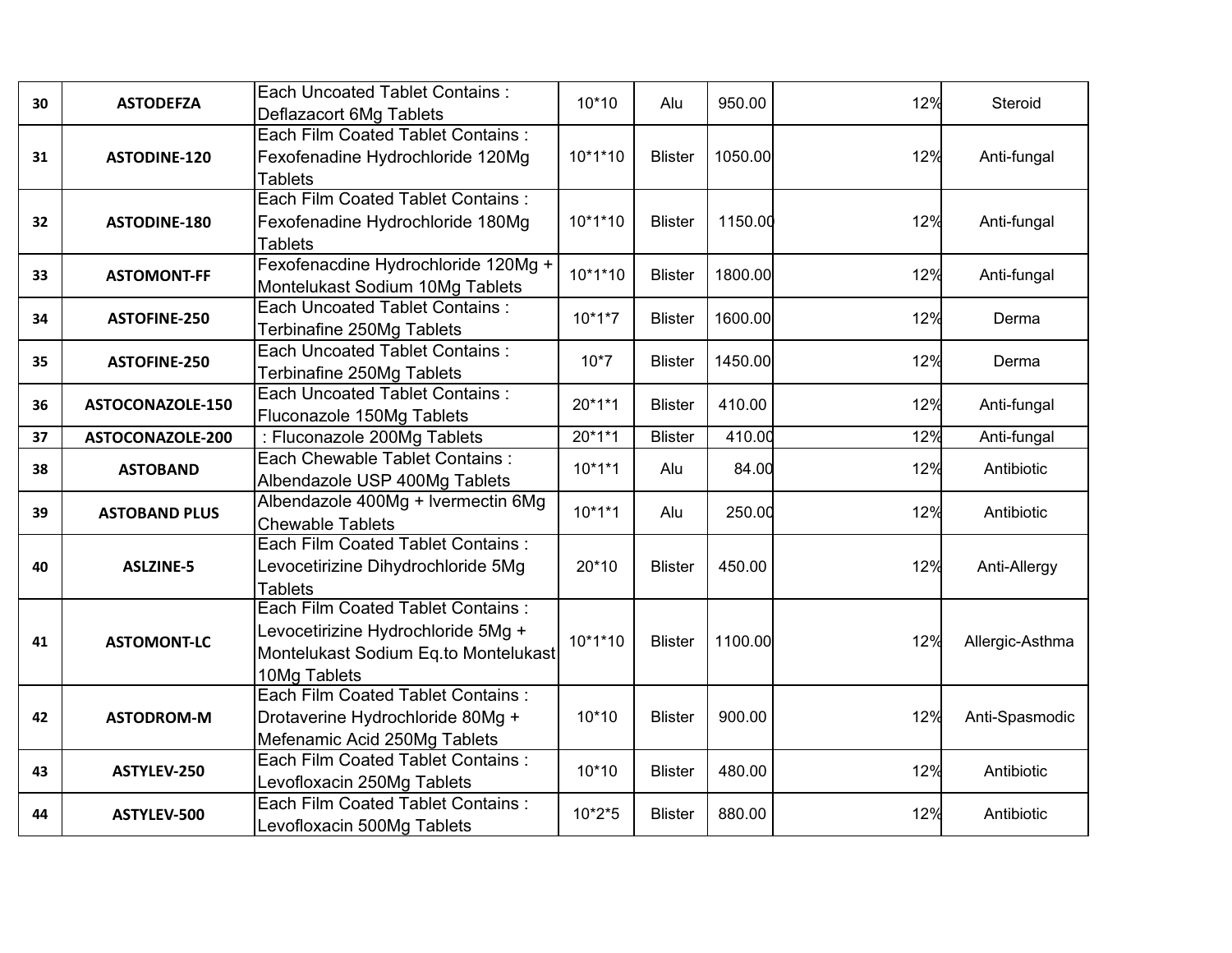| 22 | ASTYCLAV-375           | Amoxycillin Trihydrate 250Mg +<br>Clavulanic Acid 125Mg Tablets                                                                                                                                                          | $10*6$    | Alu   | 588.00  | 12% | Antibiotic |
|----|------------------------|--------------------------------------------------------------------------------------------------------------------------------------------------------------------------------------------------------------------------|-----------|-------|---------|-----|------------|
| 23 | ASTYCLAV-375           | Amoxycillin Trihydrate 250Mg +<br>Clavulanic Acid 125Mg Tablets                                                                                                                                                          | $10*1*10$ | Alu   | 980.00  | 12% | Antibiotic |
| 24 | ASTYCLAV-625           | Each Film Coated Tablet Contains :<br>Amoxicillin Trihydrate IP Eq.to Amoxicillin<br>500Mg + Potasium Clavulanate Diluted IP<br>Eq.to Clavulanic Acid 125Mg Tablets                                                      | $10*6$    | Alu   | 1180.00 | 12% | Antibiotic |
| 25 | ASTYCLAV-625           | Each Film Coated Tablet Contains:<br>Amoxicillin Trihydrate IP Eq.to Amoxicillin<br>500Mg + Potasium Clavulanate Diluted IP 0*1*10<br>Eq.to Clavulanic Acid 125Mg Tablets                                                |           | Alu   | 1960.00 | 12% | Antibiotic |
| 26 | ASTYCLAV-625           | Each Film Coated Tablet Contains:<br>Amoxicillin Trihydrate IP Eq.to Amoxicillin<br>Amoxicillin Trihydrate IP Eq.to Amoxicillin<br>500Mg + Potasium Clavulanate Diluted IP<br>Eq.to Clavulanic Acid 125Mg Tablets        |           | Strip | 1960.00 | 12% | Antibiotic |
| 27 | ASTYCLAV-625           | Each Film Coated Tablet Contains:<br>Amoxicillin Trihydrate IP Eq.to Amoxicillin 10*6<br>500Mg + Potasium Clavulanate Diluted IP                                                                                         |           | Strip | 1960.00 | 12% | Antibiotic |
| 28 | <b>ASTYCLAV-625 LB</b> | Each Film Coated Tablet Contains:<br>Amoxicillin Trihydrate IP Eq.to Amoxicillin<br>500Mg + Potassium Clavulanate Diluted 10*6<br>IP Eq. to lavulanic Acid 125Mg With Lactic<br>Acid Bacillus 60 Million Spores Tablets  |           | Alu   | 1540.00 | 12% | Antibiotic |
| 29 | <b>ASTYCLAV-625 LB</b> | Each Film Coated Tablet Contains:<br>Amoxicillin Trihydrate IP Eq.to Amoxicillin<br>500Mg + Potassium Clavulanate Diluted10*1*10<br>IP Eq.to lavulanic Acid 125Mg With Lactic<br>Acid Bacillus 60 Million Spores Tablets |           | Alu   | 2400.00 | 12% | Antibiotic |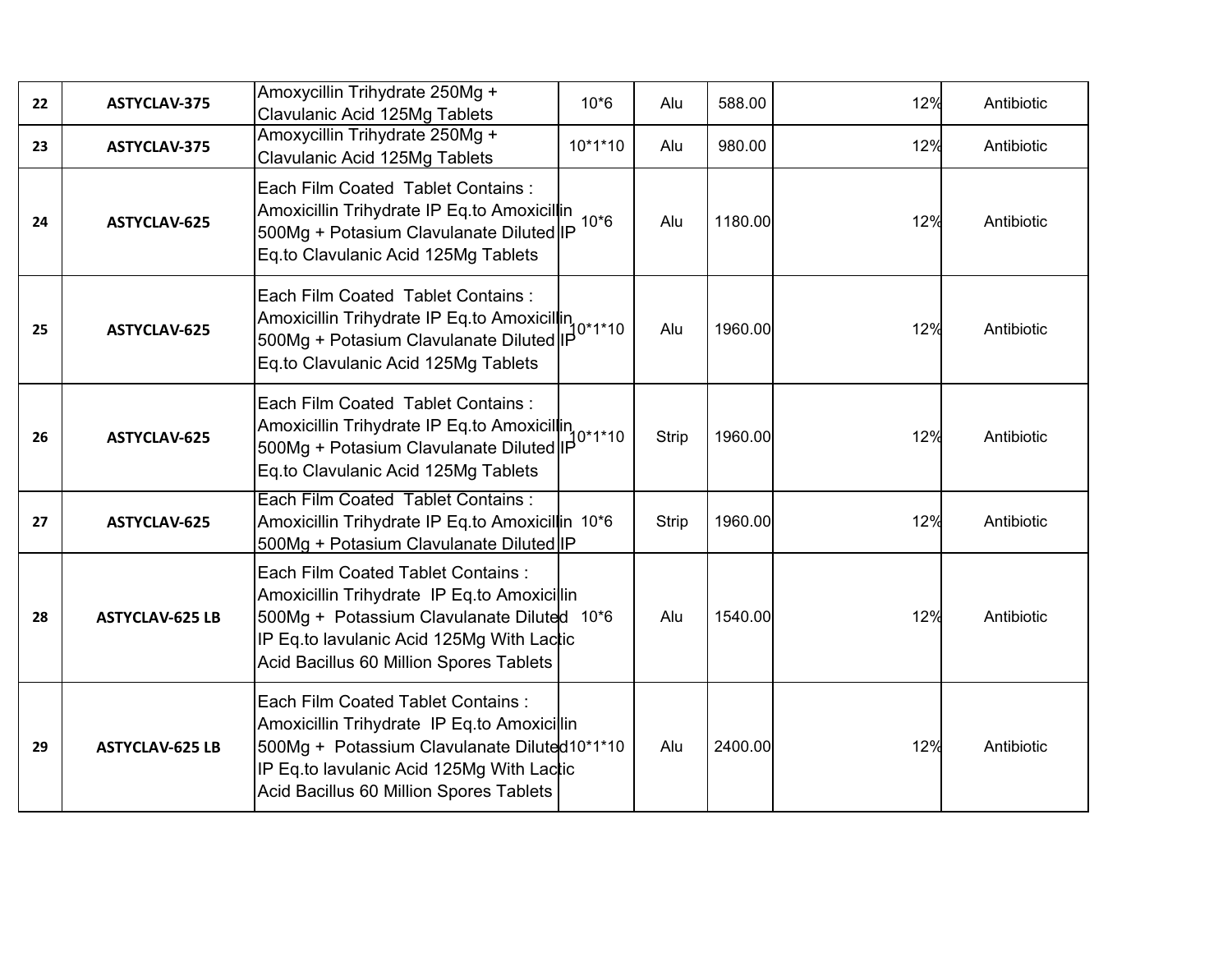| 45 | ASTYXIME-100           | Each Uncoated Dispersible Tablet<br>Contains : Cefixime Trihydrate IP Eq.to<br>Cefixime 100Mg Tablets                                                                        | $10*10$ | Alu            | 890.00  | 12% | Antibiotic        |
|----|------------------------|------------------------------------------------------------------------------------------------------------------------------------------------------------------------------|---------|----------------|---------|-----|-------------------|
| 46 | ASTYXIME-200           | <b>Each Uncoated Dispersible Tablet</b><br>Contains : Cefixime Trihydrate IP Eq.to<br>Cefixime 200Mg Tablets                                                                 | $10*10$ | Alu            | 1050.00 | 12% | Antibiotic        |
| 52 | <b>ASTYXIME-200 LB</b> | Cefixime 200Mg + Lactic Acid Bacillus<br><b>Dispersible Tablets</b>                                                                                                          | $10*10$ | Alu            | 1600.00 | 12% | Antibiotic        |
| 47 | <b>ASTYXIME-CV 325</b> | Cefixime 200Mg + Potassium Clavulanate <sub>10*10</sub><br>125Mg Tablets                                                                                                     |         | Alu            | 2700.00 | 12% | Antibiotic        |
| 48 | <b>ASTYPOD-CV 325</b>  | <b>Each Film Coated Tablet Contains:</b><br>Cefpodoxime Proxetil IP Eq.to<br>Cefpodoxime 200Mg + Potassium<br>Clavulanate Diluted IP Eq. to Clavulanic<br>Acid 125Mg Tablets | $10*6$  | Alu            | 3000.00 | 12% | Antibiotic        |
| 49 | <b>ASTYXIME-O</b>      | <b>Each Film Coated Tablet Contains:</b><br>Cefixime 200Mg + Ofloxacin 200Mg<br><b>Tablets</b>                                                                               | $10*10$ | Alu            | 1950.00 | 12% | Antibiotic        |
| 50 | <b>ASTYXIME-O LB</b>   | Cefixime 200Mg + Ofloxacin 200Mg +<br>Lactic Acid Bacillus Tablets                                                                                                           | $10*10$ | Alu            | 2000.00 | 12% | Antibiotic        |
| 51 | <b>ASTYXIME-AZ LB</b>  | Cefixime 200Mg + Azithromycin 250Mg +<br>Lactic Acid Bacillus Tablets                                                                                                        | $10*10$ | Alu            | 2500.00 | 12% | Antibiotic        |
| 53 | ASTYPOD-100            | Cefpodoxime Proxetil 100Mg Tablets                                                                                                                                           | $10*10$ | Alu            | 1150.00 | 12% | Antibiotic        |
| 54 | ASTYPOD-200            | Cefpodoxime Proxetil 200Mg Tablets                                                                                                                                           | $10*10$ | Alu            | 2100.00 | 12% | Antibiotic        |
| 55 | <b>ASTROXIME</b>       | Cefuroxime Axetil 500Mg Tablets                                                                                                                                              | $10*10$ | Alu            | 6000.00 | 12% | Antibiotic        |
| 56 | <b>TRYSIDE-D</b>       | Trypsin 48Mg + Bromelain 90Mg +<br>Rutoside Trihydrate 100Mg + Diclofenac<br>Sodium 50Mg Tablets                                                                             | $10*10$ | Alu            | 1950.00 | 12% | Anti-Inflammatory |
| 57 | <b>ASTOFER-XT</b>      | Ferrous Ascorbate 100Mg + Folic Acid<br>1.5Mg + Zinc Sulphate 22.5Mg Tablets                                                                                                 | $10*10$ | Alu            | 950.00  | 12% | Iron-Supplement   |
| 58 | <b>ASTOXIB</b>         | Etoricoxib 90Mg Tablets                                                                                                                                                      | $10*10$ | Alu            | 780.00  | 12% | Anti-Inflammatory |
| 59 | ASETAMOLE-650          | Paracetamol 650Mg Tablets                                                                                                                                                    | $10*10$ | <b>Blister</b> | 195.00  | 12% | Antipyretic       |
| 60 | <b>ASTYNIM-P</b>       | Nimesulide 100Mg + Paracetamol 325Mg 10*10<br><b>Tablets</b>                                                                                                                 |         | <b>Blister</b> | 380.00  | 12% | Analgesic         |
| 61 | <b>MEPRELONE-4</b>     | Methylprednisolone 4Mg Tablets                                                                                                                                               | $10*10$ | Alu            | 980.00  | 12% | Steroid           |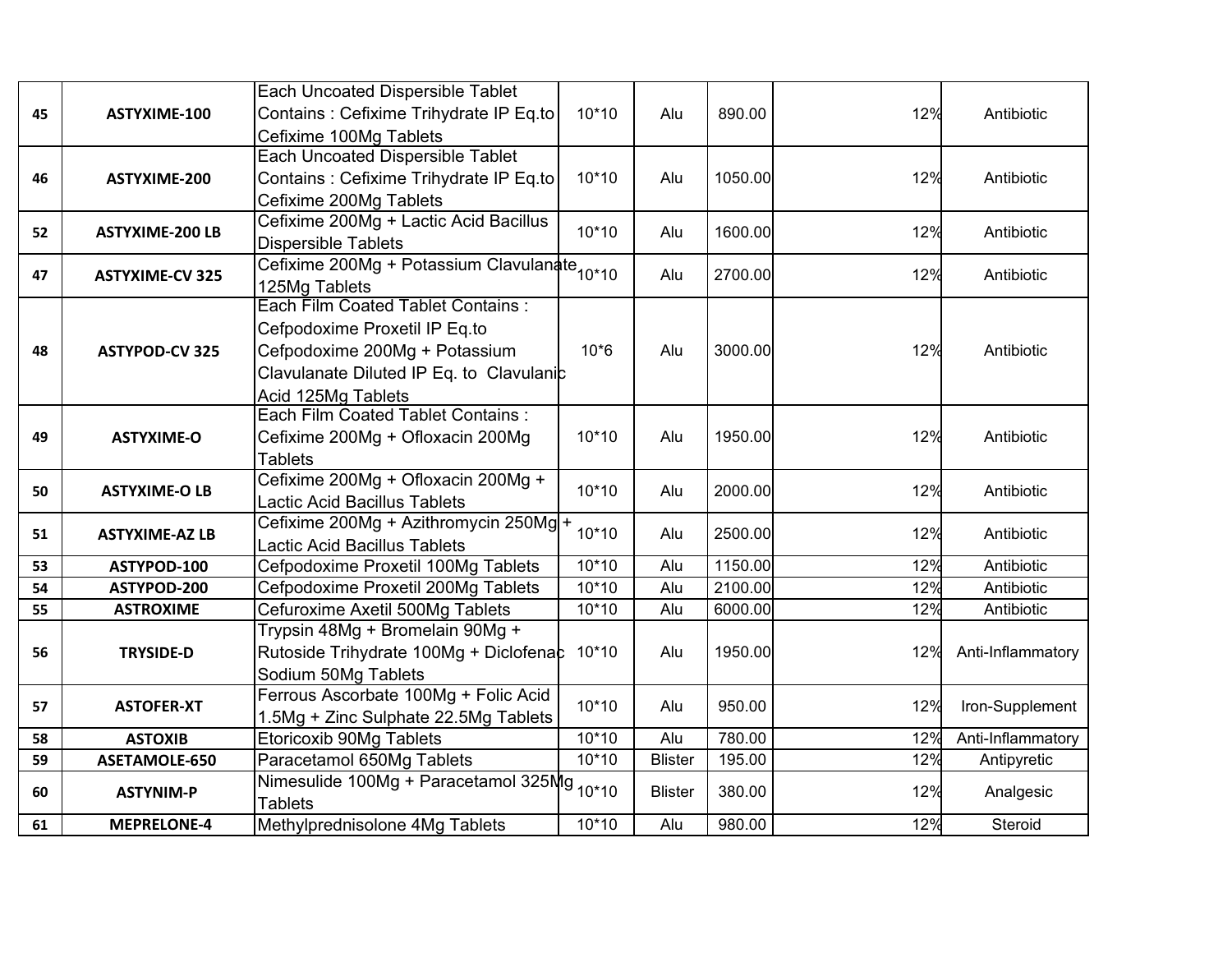| 62 | <b>DOXYNATE PLUS</b>  | <b>Each Enteric Coated Tablet Contains:</b><br>Doxylamine Succinate 20Mg + Pyridoxine 10*10<br>HCL 20Mg + Folic Acid 5Mg Tablets |                      | Alu            | 650.00  | 12% | <b>GAYNEE</b>          |
|----|-----------------------|----------------------------------------------------------------------------------------------------------------------------------|----------------------|----------------|---------|-----|------------------------|
| 63 | ASTOPAN-40MG          | Pantoprazole 40Mg Tablets                                                                                                        | $10*10$              | Alu            | 700.00  | 12% | Anti-Ulcerant          |
| 64 | <b>ASTOPAN-D</b>      | Pantoprazole 40Mg + Domperidone 10Mg <sub>10*10</sub><br><b>Tablets</b>                                                          |                      | Alu            | 1200.00 | 12% | Anti-Ulcerant          |
| 65 | <b>ASETRON-DT</b>     | <b>Ondansetron 4Mg Dispersible Tablets</b>                                                                                       | $10*10$              | Alu            | 460.00  | 12% | Anti-Emetic            |
| 66 | <b>ASTOZIN-D</b>      | <b>Each Uncoated Tablet Contains:</b><br>Cinnarrizine 25Mg + Domperidone 15Mg 20*10<br><b>Tablets</b>                            |                      | <b>Blister</b> | 100.00  | 12% | Anti-Histaminic        |
| 67 | <b>ASTODOM-DT</b>     | Domperidone 10Mg Dispersible Tablet                                                                                              | 10*5*10              | <b>Blister</b> | 1250.00 | 12% | Anti-Histaminic        |
| 68 | RABREF-20MG           | Rabeprazole 20Mg Tablets                                                                                                         | $10*10$              | Alu            | 600.00  | 12% | Anti-Ulcerant          |
| 69 | <b>RABREF-D</b>       | Rabeprazole 20Mg + Domperidome 10Mg <sub>10*10</sub><br><b>Tablets</b>                                                           |                      | Alu            | 650.00  | 12% | Anti-Ulcerant          |
| 70 | <b>SNEEZ FREE</b>     | Paracetamol 325Mg + Phenylephrine<br>Hydrochloride 5Mg + Diphenhydramine<br>Hydrochloride 25Mg + Caffeine 30Mg<br><b>Tablets</b> | $10*10$              | <b>Blister</b> | 550.00  | 12% | Anti-cold              |
| 71 | <b>CALCISPEED-D</b>   | Calcium Carbonate 1250Mg + Vitamin $\frac{m}{10^{*10}}$<br>250 IU Tablets                                                        |                      | <b>Blister</b> | 900.00  |     | 12% Calcium Supplement |
| 72 | <b>MEBLAMIN-P</b>     | Pregabalin 75Mg + Methylcobalamin<br>1500Mcg Tablets                                                                             | $10*10$              | Alu            | 1750.00 | 12% | Nutrition/Vitamins     |
| 73 | <b>ASPRIDE-MF</b>     | Glimepiride 1Mg + Metformin 500Mg<br><b>Tablets</b>                                                                              | $10*10$              | <b>Blister</b> | 650.00  | 12% | <b>DIABITIC</b>        |
| 74 | <b>VALDAST-M</b>      | METFORMIN 500 + VILDAGLIPTIN 50MG0*10                                                                                            |                      | <b>ALU</b>     | 1950.00 | 12% | <b>DIABITIC</b>        |
| 75 | <b>XTRA X 50</b>      | Sildenafil Citrate 50Mg Tablets                                                                                                  | 20*1*4               | <b>Blister</b> | 1300.00 | 12% |                        |
| 76 | <b>XTRA X 100</b>     | Each Film Coated Tablet Contains:<br>Sildenafil Citrate 100Mg Tablets                                                            | 20*1*4               | <b>Blister</b> | 2600.00 | 12% |                        |
|    |                       |                                                                                                                                  | <b>HARD CAPSULES</b> |                |         |     |                        |
| 76 | <b>ASTOCILLIN-250</b> | Each Hard Gelatin Capsule Contains :<br>Ampicillin Trihydrate IP Eq.to Ampicillin<br>250Mg Capsules                              | 10*10                | <b>Blister</b> | 640.00  | 12% | Antibiotic             |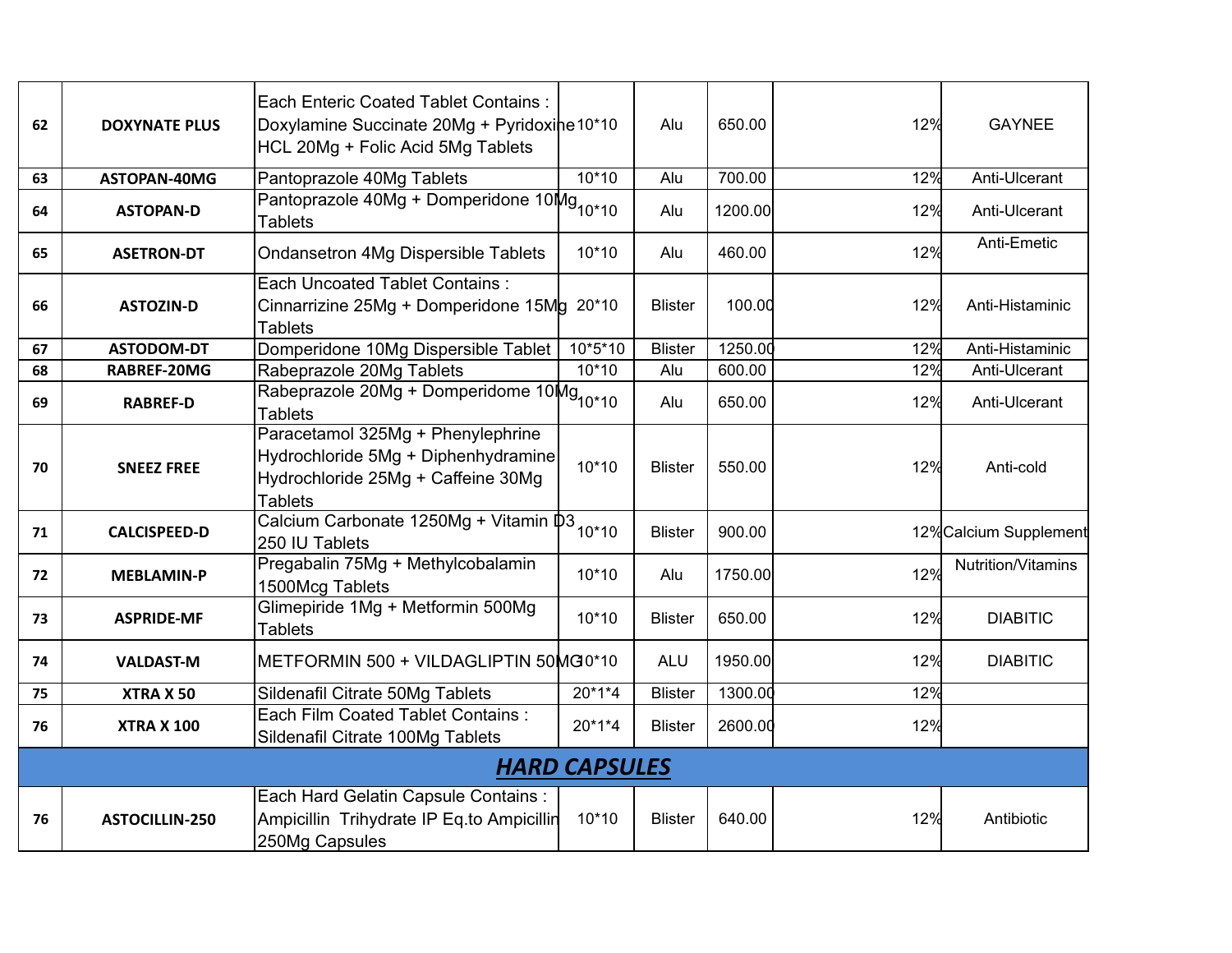|    |                          | Each Hard Gelatin Capsule Contains:       |          |                |         |     |                    |  |  |  |  |
|----|--------------------------|-------------------------------------------|----------|----------------|---------|-----|--------------------|--|--|--|--|
| 77 | ASTOCILLIN-500           | Ampicillin Trihydrate IP Eq.to Ampicillin | 20*10    | <b>Blister</b> |         | 12% | Antibiotic         |  |  |  |  |
|    |                          | 500Mg Capsules                            |          |                |         |     |                    |  |  |  |  |
| 78 | ASTOXY-250               | <b>Amoxicillin 250Mg Capsules</b>         | $20*10$  | <b>Blister</b> | 1000.00 | 12% | Antibiotic         |  |  |  |  |
| 79 | ASTOXY-500               | Amoxicillin 500Mg Capsules                | 20*10    | <b>Blister</b> | 1300.00 | 12% | Antibiotic         |  |  |  |  |
|    |                          | Each Hard Gelatin Capsule Contains:       |          |                |         |     |                    |  |  |  |  |
| 80 | ASTOZOLE-20              | Omeprazole 20Mg                           | $20*15$  | Strip          | 810.00  | 12% | Anti-Ulcerant      |  |  |  |  |
|    |                          | (As Enteric Coated Pellets) Capsules      |          |                |         |     |                    |  |  |  |  |
|    |                          | Each Hard Gelatin Capsule Contains:       |          |                |         |     |                    |  |  |  |  |
| 81 | <b>ASTOZOLE-D</b>        | Omeprazole 20Mg                           | $20*15$  | Strip          | 1120.00 | 12% | Anti-Ulcerant      |  |  |  |  |
|    |                          | (As Enteric Coated Pellets) +             |          |                |         |     |                    |  |  |  |  |
|    |                          | Domperidone 10Mg Capsules                 |          |                |         |     |                    |  |  |  |  |
|    |                          | Each Hard Gelatin Capsule Contains:       |          |                |         |     |                    |  |  |  |  |
| 82 | <b>ASTOPRAZ-DSR</b>      | Rabeprazole Sodium 20Mg(As Enteric        | $10*10$  | Alu            | 1150.00 | 12% | Anti-Ulcerant      |  |  |  |  |
|    |                          | Coated Pellets) + Domperidone 30Mg (As    |          |                |         |     |                    |  |  |  |  |
|    |                          | <b>SR Pellets) Capsules</b>               |          |                |         |     |                    |  |  |  |  |
|    |                          | Each Hard Gelatin Capsule Contains :      |          |                |         |     |                    |  |  |  |  |
| 83 | <b>ASTOPAN-DSR</b>       | Pantoprazole Sodium 40Mg(As Enteric       | $10*10$  | Alu            | 1200.00 | 12% | Anti-Ulcerant      |  |  |  |  |
|    |                          | Coated Pellets) + Domperidone 30Mg (As    |          |                |         |     |                    |  |  |  |  |
|    |                          | <b>SR Pellets) Capsules</b>               |          |                |         |     |                    |  |  |  |  |
| 84 | ITROFER-200              | Itraconazole 200Mg Capsules               | $10*1*4$ | <b>Blister</b> | 1600.00 | 12% | Anti-fungal        |  |  |  |  |
|    |                          | Hard Gelatin Capsule Containts:           |          |                |         |     |                    |  |  |  |  |
|    |                          | Esomeprazole Magnesium Trihydrate         |          |                |         |     |                    |  |  |  |  |
| 85 | <b>ASTOMAG-DSR</b>       | Eq.to Esomeprazol 40Mg + Domperidone      | $10*10$  | Alu            | 1050.00 | 12% | Anti-Ulcerant      |  |  |  |  |
|    |                          | (SR Pellets) 30Mg Capsules                |          |                |         |     |                    |  |  |  |  |
|    |                          |                                           |          |                |         |     |                    |  |  |  |  |
|    |                          | Methylcobalamin 1500Mcg + Alpha Lipoic    |          |                |         | 18% | Nutrition/Vitamins |  |  |  |  |
| 86 | <b>MEBLAMIN-FORTE</b>    | Acid 100Mg + Folic Acid 1.5Mg +           | 10*10    | Alu            | 1450.00 |     |                    |  |  |  |  |
|    |                          | Pyridoxine 3Mg Capsules                   |          |                |         |     |                    |  |  |  |  |
|    |                          | Each Hard Gelatin Capsule Contains:       |          |                |         |     |                    |  |  |  |  |
| 87 | <b>RABREF-LS</b>         | Rabeprazole Sodium 20Mg (Enteric          | $10*10$  | Alu            | 1500.00 | 12% | Anti-Ulcerant      |  |  |  |  |
|    |                          | Coated Pellets) + Levosulpiride 75Mg      |          |                |         |     |                    |  |  |  |  |
|    |                          | Capsules                                  |          |                |         |     |                    |  |  |  |  |
|    | <b>SOFT GEL CAPSULES</b> |                                           |          |                |         |     |                    |  |  |  |  |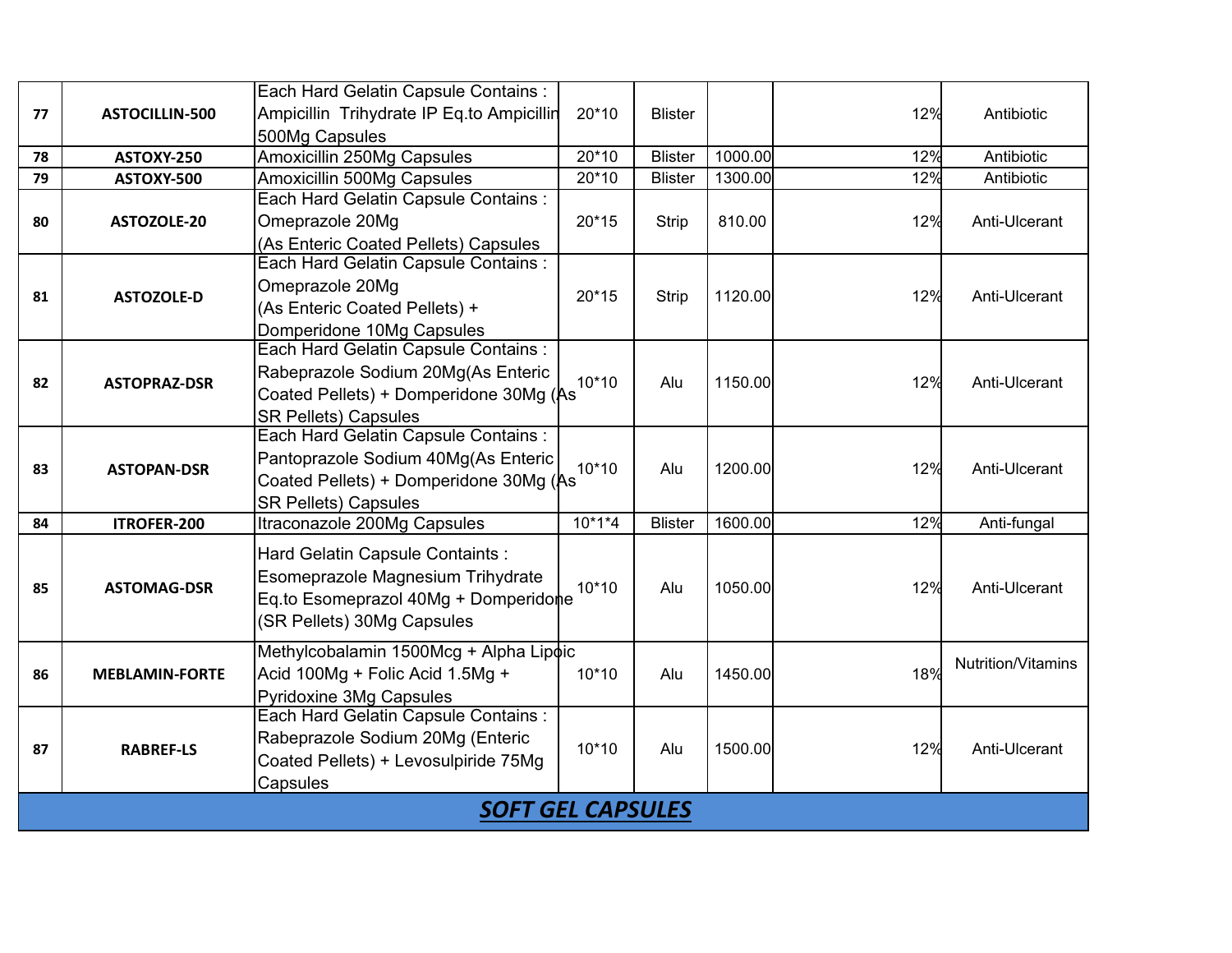| 88 | <b>CALCIZIC</b>            | Calcitrol 0.25Mcg + Calcium Carbonate<br>500Mg + Zinc Sulphate 7.5Mg Soft Gel<br>Capsules                                                                                                                                                                                                                                                                              | 10*10        | <b>Blister</b> | 1000.00 |     | 12% Calcium Supplement |
|----|----------------------------|------------------------------------------------------------------------------------------------------------------------------------------------------------------------------------------------------------------------------------------------------------------------------------------------------------------------------------------------------------------------|--------------|----------------|---------|-----|------------------------|
| 89 | <b>CALCISPEED-SOFT GEL</b> | Cholecalciferol 60,000 I.U Soft Gel<br>Capsules                                                                                                                                                                                                                                                                                                                        | $10*1*4$     | <b>Blister</b> | 1100.00 | 12% | Calcium Supplement     |
| 90 | CALCIZIC-K27               | Calcitriol 0.25Mcg + Calcium Carbonate<br>250Mg + Vitamin K2-7 45Mcg +<br>Mecobalamin 750Mcg + Magnesium<br>50Mg + Boron 1.5Mg + Zinc Sulphate<br>7.5Mg Soft Gelatin Capsules                                                                                                                                                                                          | $10*1*10$    | <b>Blister</b> | 2200.00 |     | 18% Calcium Supplement |
| 91 | AS-9G                      | Omega -3 + Fatty Acid + Ginseng + Green<br>Tea Extracts + Grape Seed Extract +<br>Ginkgo Biloba + Garlic Powder +<br>Guggulginger Root Extract + Green Coffee<br>Guggulginger Root Extract + Green Coffee<br>+ Bean Extract + Glycyrrhiz + Glabra<br>Extracts + Lycopene + Vitamins + Minerals<br>+ Trace Elements + Boron + Folic Acid Soft<br>Gel Capsules (In Food) |              | <b>Blister</b> | 2750.00 | 18% | Antioxidant            |
| 92 | <b>ASTOVITAL</b>           | Ginseng + Multimineral + Antioxidants<br><b>Multivitamins Softgel Capsules</b>                                                                                                                                                                                                                                                                                         | $10*1*10$    | <b>Blister</b> | 1200.00 | 18% | Nutrition/Vitamins     |
| 93 | <b>ASTOFER-XT</b>          | Ferrous Ascorbate 100Mg + Folic Acid<br>1.5Mg + Zinc Sulphate 22.5Mg Soft Gel<br>Capsules                                                                                                                                                                                                                                                                              | $10*10$      | <b>Blister</b> | 950.00  | 18% | Iron-Supplement        |
| 94 | $AS-4G$                    | Omega-3 + Fatty Acid + Green Tea Extract<br>+ Ginkgo Biloba + Ginseng + Grape Seed<br>- 10*1*10<br>Extract + Vitamins + Minerals + Trace<br>Elements Soft Gel Capsules (In Food)                                                                                                                                                                                       |              | <b>Blister</b> | 1900.00 | 18% | Antioxidant            |
| 95 | ASPROGE-200                | Natural Micronized Progesterone 200Mg<br><b>Soft Gelatin Capsules</b>                                                                                                                                                                                                                                                                                                  | $10*1*10$    | <b>Blister</b> | 3200.00 | 12% | Gaynee                 |
|    |                            |                                                                                                                                                                                                                                                                                                                                                                        | <b>SYRUP</b> |                |         |     |                        |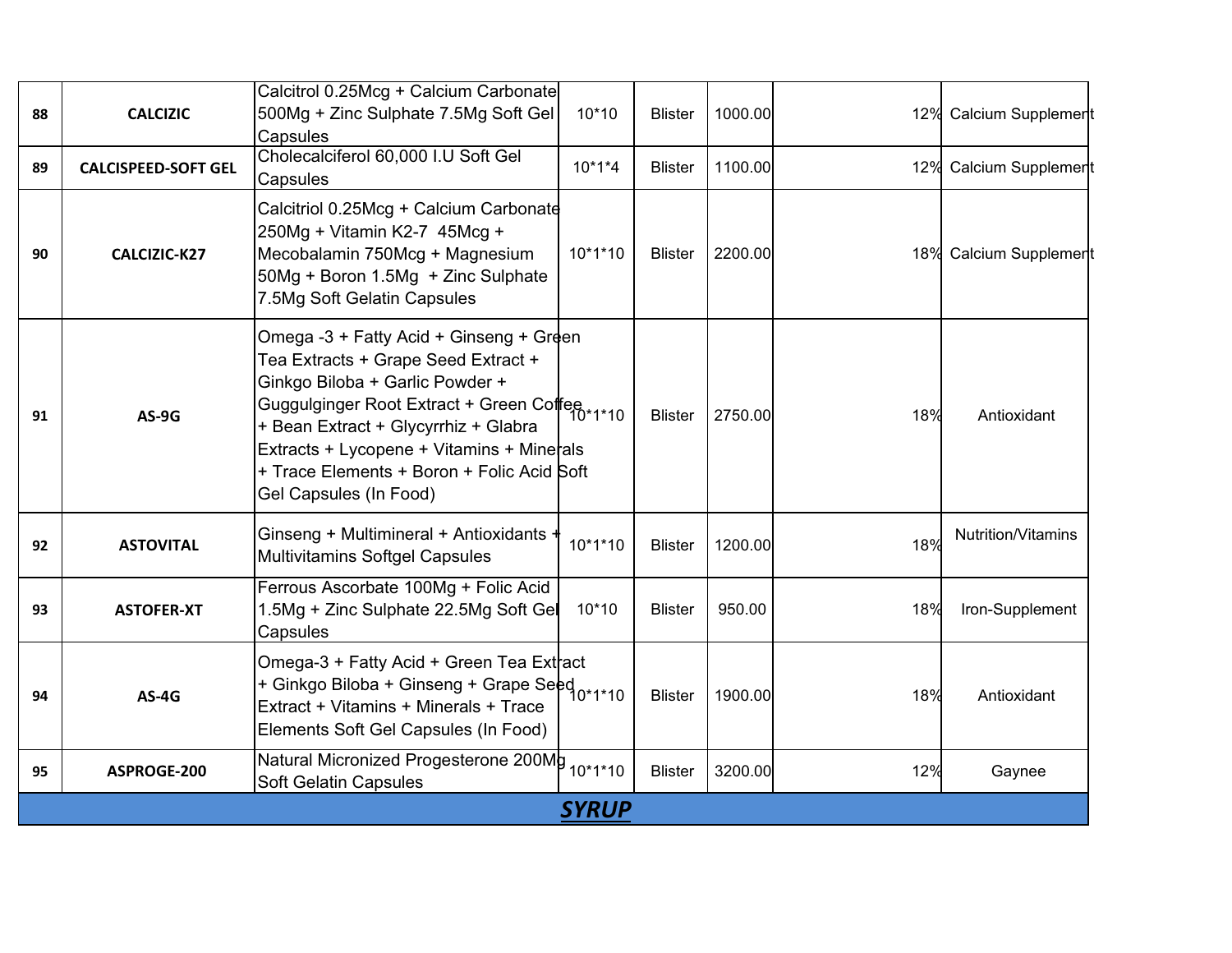| 96  | <b>ASTOFER-F</b>    | Ferrous Ascporbate 30Mg + Folic Acid<br>550Mcg Syrup                                                                                          | 150 ML        | <b>Bottle</b> | 98.00  | 18% | Iron-Supplement |
|-----|---------------------|-----------------------------------------------------------------------------------------------------------------------------------------------|---------------|---------------|--------|-----|-----------------|
| 97  | <b>ASTICID-GEL</b>  | Magaldrate 480Mg + Simethicone 50Mg<br>Suspension                                                                                             | <b>170 ML</b> | <b>Bottle</b> | 99.00  | 12% | Antacid         |
| 98  | <b>ASTICID-O</b>    | Magaldrate 540Mg + Simethicone 50Mg<br>Oxetacaine 10Mg Suspension                                                                             | 170 ML        | <b>Bottle</b> | 110.00 | 12% | Antacid         |
| 99  | <b>ASTICID-MP</b>   | Dried Aluminium 300Mg + Magnesium<br>Hydroxide 100Mg + Magnesium Trisilicate<br>170 ML<br>150Mg + Simethicone 25Mg + Oxetacaine<br>10Mg Syrup |               | <b>Bottle</b> | 99.00  | 12% | Antacid         |
| 100 | <b>ASTOCYP-SF</b>   | Cyproheptadine Hcl 2Mg + Tricholine<br>Citrate 275Mg Syrup                                                                                    | 200 ML        | <b>Bottle</b> | 110.00 | 12% | Appetizer       |
| 101 | <b>ASTOVITAL-B</b>  | B-Complex + L-Lysine + Zinc Syrup                                                                                                             | 200ML         | <b>Bottle</b> | 110.00 | 12% |                 |
| 102 | <b>ASTOVITAL</b>    | lycopene 2mg multivitamin multimineral<br>antioxidant syrup                                                                                   | 200 ML        | <b>Bottle</b> | 120.00 | 12% | Vitamin         |
| 103 | <b>ASTYZYME</b>     | <b>Fungal Diastase And Pepsin Syrup</b>                                                                                                       | 200ML         | <b>Bottle</b> | 110.00 | 18% |                 |
| 104 | <b>CALCIZIC-D</b>   | calcium carbonate 625MG+ vitamin d3<br>200IU+ magnesium 180MG + zinc 14MG                                                                     | 200ML         | <b>Bottle</b> | 110.00 | 12% |                 |
| 105 | <b>ASTICOUGH-AT</b> | Ambroxol Hydrochloride15Mg +<br>Terbutaline Sulphate 1.25Mg +<br>Guaiphenesin 50Mg + Menthol Syrup                                            | 100 ML        | <b>Bottle</b> | 85.00  | 12% | Anti-Cough      |
| 106 | <b>ASTICOUGH-D</b>  | Dextromethorphan Hydrobromide 10Mg<br>+ Chlorpheniramine Maleate 2Mg +<br>Phenylephrine Hydrochloride 5Mg Syrup                               | 100 ML        | <b>Bottle</b> | 90.00  | 12% | Anti-Cough      |
| 107 | <b>ASTICOUGH-LS</b> | Levosalbutamol Sulphate 1Mg +<br>Ambroxol Hydrochloride 30Mg +<br>Guaiphenesin 50 Mg Syrup                                                    | 100 ML        | <b>Bottle</b> | 95.00  | 12% | Anti-Cough      |
| 108 | <b>DIOPEE</b>       | disodium hydrogen citrate 1.4 gm syrup                                                                                                        | 100ML         | <b>Bottle</b> | 98.00  | 12% |                 |
| 109 | ASETAMOLE-250       | Paracetamol 250Mg Suspension                                                                                                                  | 60 ML         | <b>Bottle</b> | 58.00  | 12% | Antipyretic     |
| 110 | <b>ASTYCLO-P</b>    | Aceclofenac 50MG + Paracetamol 125Mg <sub>60 ML</sub><br>Syrup                                                                                |               | <b>Bottle</b> | 53.80  | 12% | Analgesic       |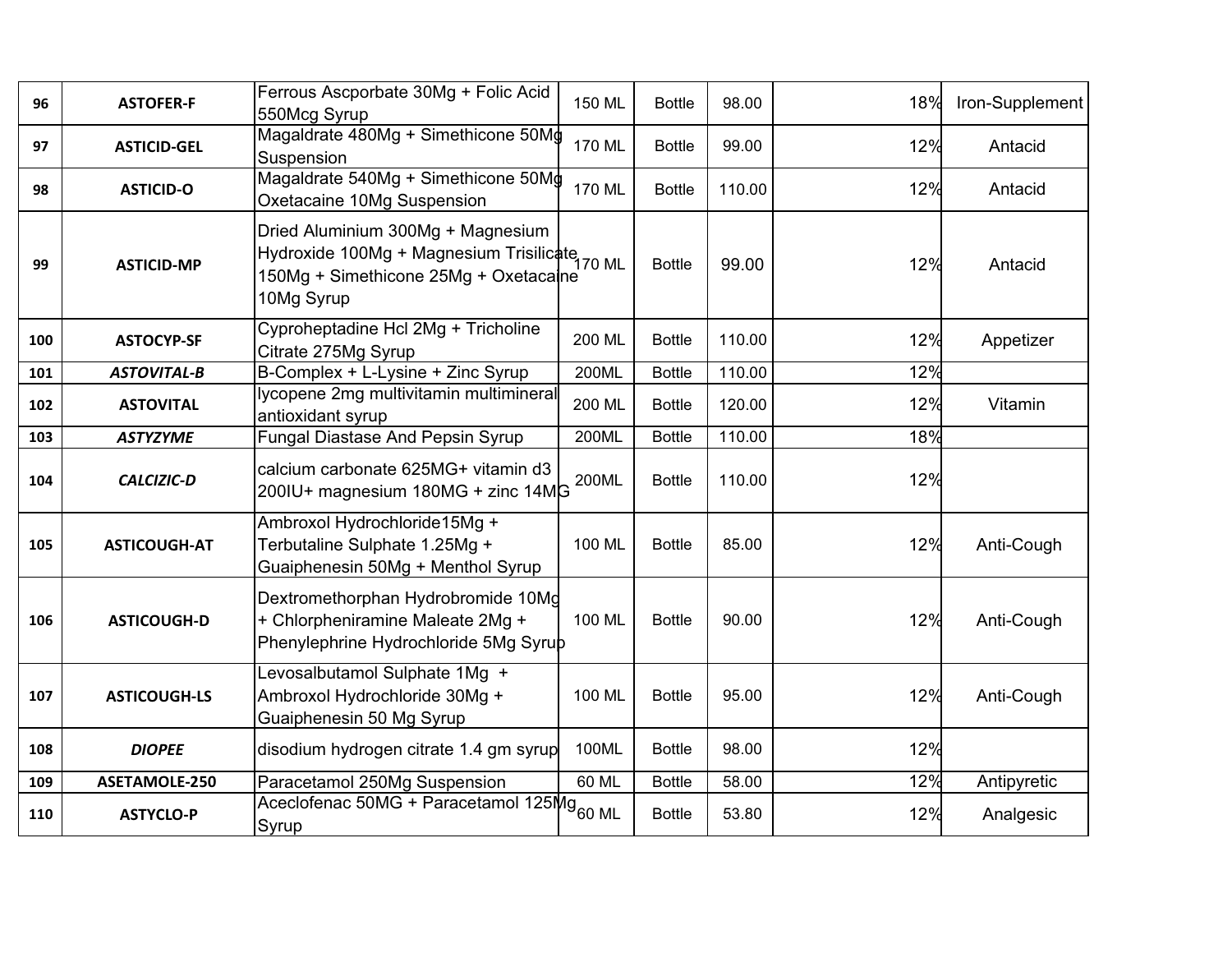| 111 | <b>ASTOMYCINE-200</b>  | Azithromycin 200Mg Suspension                                                                       | 30 ML              | <b>Bottle</b>     | 99.00  | 12% | Antibiotic        |
|-----|------------------------|-----------------------------------------------------------------------------------------------------|--------------------|-------------------|--------|-----|-------------------|
| 112 | <b>ASTOMONT-LC SYP</b> | levocetirizine & montelukast syrup                                                                  | 60ML               | <b>Bottle</b>     | 105.00 | 12% |                   |
| 113 | <b>ASTICOUGH-P</b>     | Paracetamol 250Mg + Phenylepherin<br>Hydrochloride 5Mg + Chlorpherinamine<br>Maleate 2mg Suspension | 60 ML              | <b>Bottle</b>     | 64.09  | 12% | Anti-Cold         |
| 114 | ASOF-M                 | ofloxacin 50mg and metronidazole 100mg <sub>60ML</sub><br>suspension                                |                    | <b>Bottle</b>     | 68.00  | 12% |                   |
| 115 | <b>ASTODEFZA</b>       | deflazacort 6mg syp                                                                                 |                    | <b>Bottle</b>     | 95.00  | 12% |                   |
| 116 | <b>MEPARA</b>          | Mefenamic 100mg Acid Paracetamol<br>250mg Suspension                                                | 60 ML              | <b>Bottle</b>     | 59.90  | 12% | Anti-Inflammatory |
| 117 | <b>ASULOSE</b>         | Lactulose 3.35Gm / 5 ML Syrup                                                                       | $200$ ML           | <b>Bottle</b>     | 220.00 | 5%  | Laxative          |
|     |                        | <b>PEDIATRIC DRY SYRUP SECTION</b>                                                                  |                    |                   |        |     |                   |
| 118 | <b>ASTOXY</b>          | Amoxicillin DS 30 ML                                                                                | 30 ML              | Pet Bottle        |        | 12% | Antibiotic        |
| 119 | <b>ASTOXY</b>          | Amoxicillin DS 60 ML                                                                                | 60 ML              | Pet Bottle        |        | 12% | Antibiotic        |
| 120 | <b>ASTYCLAV-CV</b>     | Amoxycillin & Potassium Clavunate Oral<br>Suspension IP 3.3G/30ML                                   | 30 ML<br>W.F.I     | Pet Bottle        | 57.00  | 12% | Antibiotic        |
| 121 | <b>ASTYCLAV-CV</b>     | Amoxycillin & Potassium Clavunate Oral<br>Suspension IP 6.6G/30ML                                   | 30 ML<br>W.F.I     | <b>Pet Bottle</b> | 110.00 | 12% | Antibiotic        |
| 122 | <b>ASTYPOD</b>         | Cefpodoxime 50/5ML (30ML)                                                                           | 30 ML<br>W.F.I     | Pet Bottle        | 79.00  | 12% | Antibiotic        |
| 123 | <b>ASTYPOD-CV</b>      | Cefpodoxime50/5ML + Potassium<br>Clavulnat 31.25 (30ML)                                             | 30 ML<br>W.F.I     | Pet Bottle        | 99.00  | 12% | Antibiotic        |
| 124 | <b>ASTYXIME</b>        | Cefixime 50/5ML (30ML)                                                                              | 30 ML<br>W.F.I     | Pet Bottle        | 47.71  | 12% | Antibiotic        |
| 125 | <b>ASTRON</b>          | Ondansetron 2Mg/5ML Drop                                                                            | 30 ML              | Pet Bottle        | 45.00  | 12% | Antibiotic        |
| 126 | <b>ASTYXIME-CV</b>     | Cefixime 50/5ML + Potassium Clavulanate0 ML<br>31.25 (30ML)                                         | W.F.I              | Pet Bottle        | 89.00  | 12% | Antibiotic        |
|     |                        |                                                                                                     | <b>INJECTABLES</b> |                   |        |     |                   |
| 127 | <b>ALFABART</b>        | Alfabeta Arteether 150Mg                                                                            | 3*2 ML             | <b>AMP</b>        | 110.00 | 12% |                   |
| 128 | ASTYCLAV-1.2GM         | Amoxycillin 1000Mg + Clavulanate Acid<br>200Mg                                                      | Tray               | Vial              | 138.00 | 12% | Antibiotic        |
| 129 | <b>ASTOFER</b>         | Iron Sucrose 20Mg                                                                                   | 5ML                | <b>AMP</b>        | 240.00 | 18% | Iron              |
| 130 | <b>ASETRON</b>         | Ondansetron 2Mg                                                                                     | 10*2 ML            | Vial              | 150.00 | 12% | Anti-Emetic       |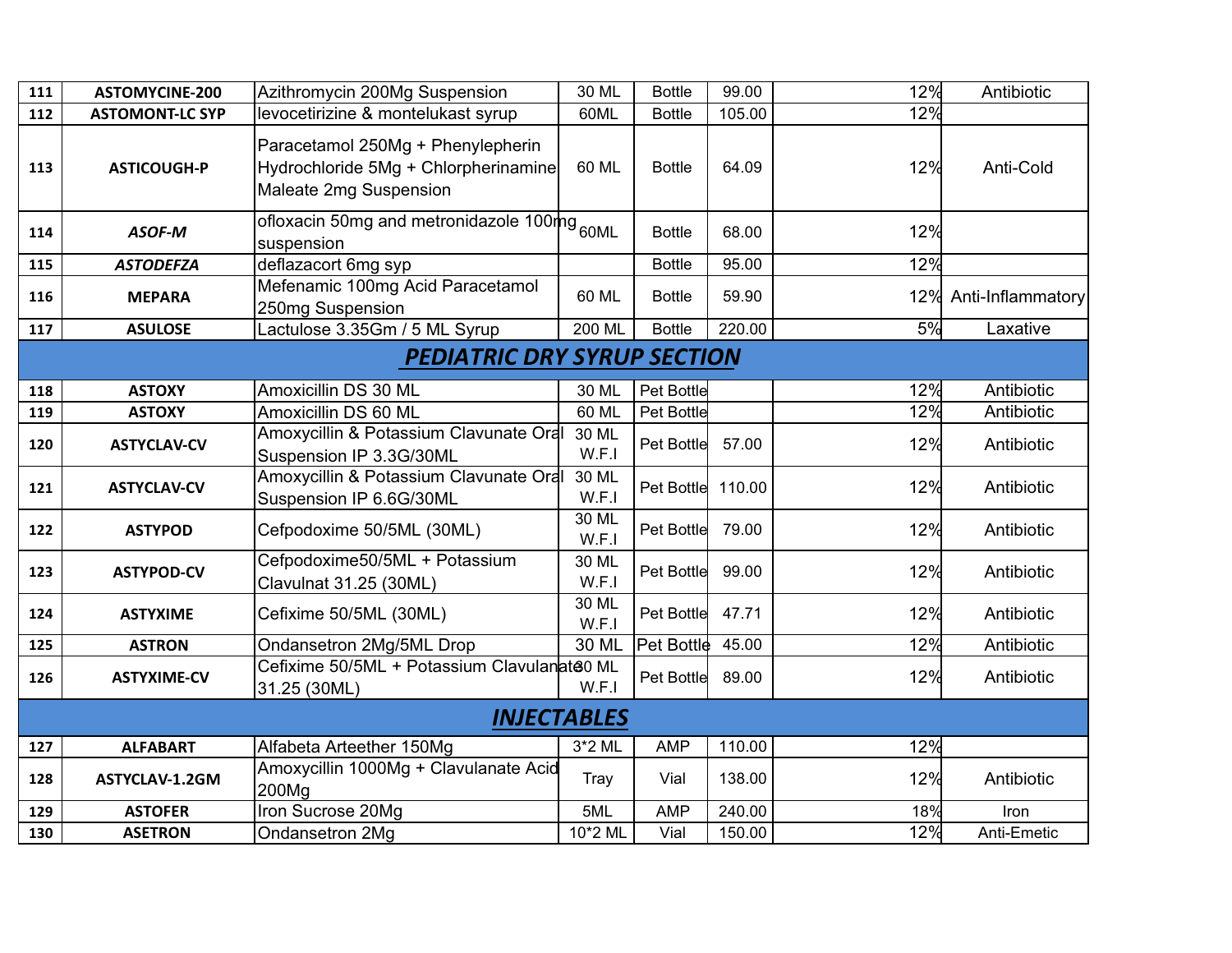| 131 | ASMERO-1GM              | Meropenem 1000Mg                                                                             | Single         | Vial       | 1600.00 | 12% | Antibiotic     |
|-----|-------------------------|----------------------------------------------------------------------------------------------|----------------|------------|---------|-----|----------------|
| 132 | <b>ASTOBACT-SB 1000</b> | Meroponom Toolom<br>Cefoperazone 500Mg + Salbactum 500Mg<br>(With W.F.I)                     |                | Vial       | 135.00  | 12% | Antibiotic     |
| 133 | <b>ASTOBACT-SB 1500</b> | Cefoperazone 500Mg + Salbactum 500Mg<br>Cefoperazone 500Mg + Salbactum 500Mg<br>(With W.F.I) |                | Vial       | 240.00  | 12% | Antibiotic     |
| 134 | <b>CIAXONE-250</b>      | Ceftriaxone Sodium 250Mg (With W.F.I.)                                                       | Single         | Vial       | 27.00   | 12% | Antibiotic     |
| 135 | <b>CIAXONE-500</b>      | Ceftriaxone Sodium 500Mg (With W.F.I.)                                                       | Single         | Vial       | 49.00   | 12% | Antibiotic     |
| 136 | CIAXONE-1000            | Ceftriaxone Sodium 1000Mg (With W.F I.)Single                                                |                | Vial       | 59.10   | 12% | Antibiotic     |
| 137 | <b>CIAXONE-S 375</b>    | Ceftriaxone 250Mg + Sulbactum 125Mg<br>(With W.F.I.)                                         | Single         | Vial       | 52.00   | 12% | Antibiotic     |
| 138 | <b>CIAXONE-S 750</b>    | Ceftriaxone 500Mg + Sulbactum 250Mg<br>(With W.F.I.)                                         | Single         | Vial       | 80.20   | 12% | Antibiotic     |
| 139 | <b>CIAXONE-S 1.5</b>    | Ceftriaxone 1000Mg + Sulbactum 500Mg<br>(With W.F.I.)                                        | Single         | Vial       | 124.00  | 12% | Antibiotic     |
| 140 | <b>CIAXONE-T 1125</b>   | Ceftriaxone 1000Mg + Tazobactam<br>125Mg (With W.F.I.)                                       | Single         | Vial       | 164.00  | 12% | Antibiotic     |
| 141 | <b>DECROLONE-25</b>     | Nandrolone Decanoate 25Mg                                                                    | Dispo Pack     | <b>AMP</b> | 95.00   | 12% | Anabolic Agent |
| 142 | <b>DECROLONE-50</b>     | Nandrolone Decanoate 50Mg                                                                    | Dispo Pack     | AMP        | 170.00  | 12% | Anabolic Agent |
| 143 | <b>DICLOFLOW</b>        | Diclofenac Sodium 75Mg                                                                       | 10*1 ML        | <b>AMP</b> | 160.00  | 12% | Analgesic      |
| 144 | <b>HEPAORNIT-L</b>      | L-Ornithine L-Asparatete 5Mg Infusion                                                        | Single         | <b>AMP</b> | 248.00  | 12% | Antibiotic     |
| 145 | <b>MEPRELONE-A 40</b>   | Methylprednisolone Acetate 40Mg                                                              | 2 ML           | Vial       | 106.00  | 5%  | Steroid        |
| 146 | <b>MKACIN</b>           | Amikacin 500Mg                                                                               | Single         | Vial       | 95.00   | 12% | Antibiotic     |
| 147 | MEBLAMIN-1500           | Methylcobalamin 1500Mcg                                                                      | Dispo Pack     | <b>AMP</b> | 70.00   | 12% | Neuropathy     |
| 148 | MEBLAMIN-2500           | Methylcobalamin 2500Mcg                                                                      | Dispo Pack     | <b>AMP</b> | 85.00   | 12% | Neuropathy     |
| 149 | <b>MEBLAMIN-PLUS</b>    | Methylcobalamin 1000Mcg +<br>Niacinamide 100Mg + Pyridoxine Hcl<br>100Mg + D-Panthenol 50Mg  | Dispo Pack AMP |            | 85.00   | 12% | Neuropathy     |
| 150 | <b>PANTOREF</b>         | Pantoprazole 40Mg (With W.F.I.)                                                              | Single         | Vial       | 48.80   | 12% | Anti-Ulcerant  |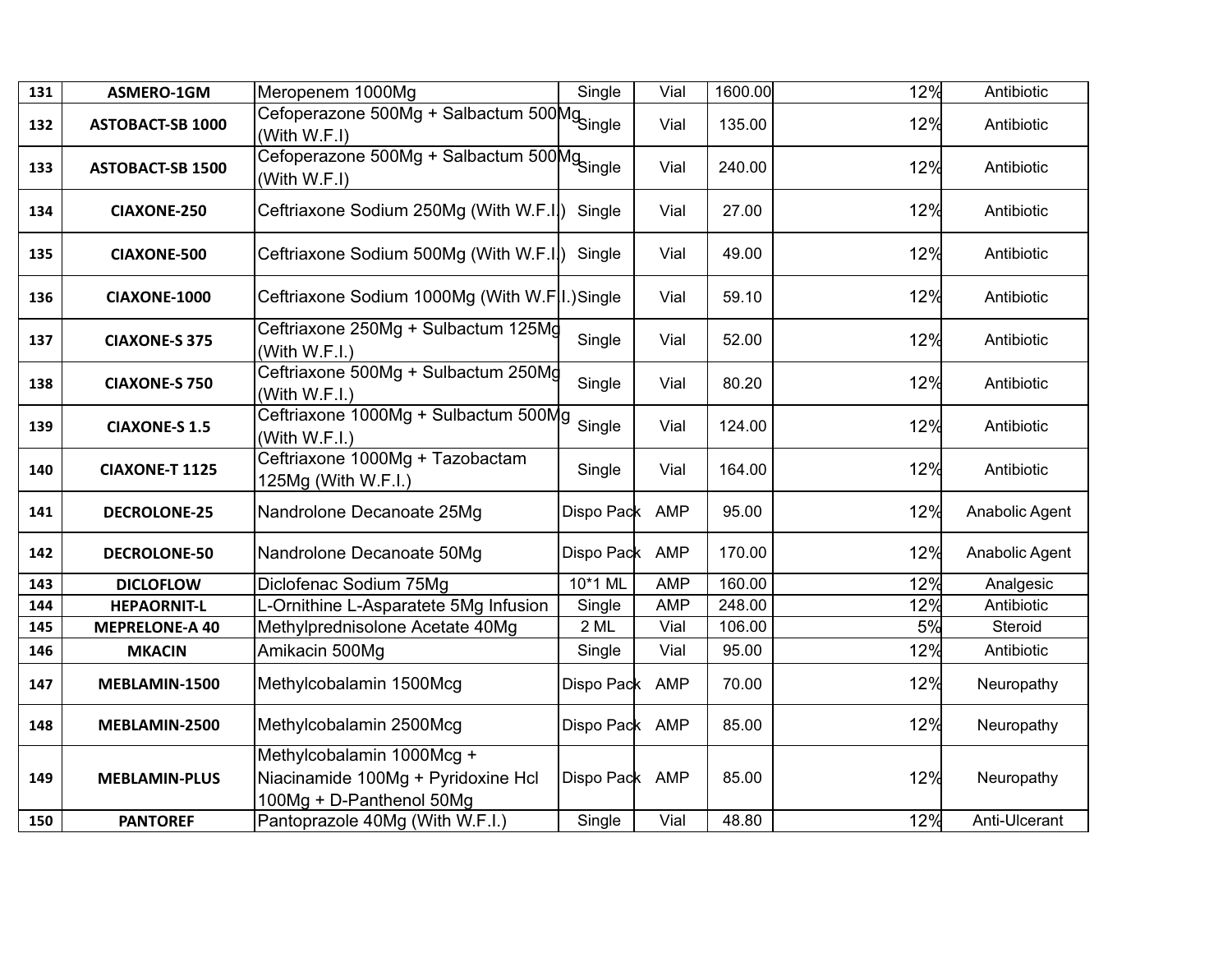| 151 | <b>PIPARTAZ</b>                           | Piperacillin 4Gm + Tazobactum 0.5Gm<br>(W.F.I.)                                                                                          | Single       | Vial               | 461.00                   | 12%                                      | Antibiotic            |
|-----|-------------------------------------------|------------------------------------------------------------------------------------------------------------------------------------------|--------------|--------------------|--------------------------|------------------------------------------|-----------------------|
| 152 | <b>RABREF</b>                             | Rabeprazole 20Mg                                                                                                                         | Single       | Vial               | 120.00                   | 12%                                      | Anti-Ulcerant         |
|     |                                           | <b>OINTMENT/ POWDER/SACHET/OIL</b>                                                                                                       |              |                    |                          |                                          |                       |
|     |                                           |                                                                                                                                          |              |                    |                          |                                          |                       |
| 153 | <b>PROTINPRO</b>                          | Protien Powder Chocolate Flavour                                                                                                         | 200 GM       | Tin                | 250.00                   | 18%                                      | Protein Powder        |
| 154 | <b>PROTINPRO</b>                          | Protien Powder Vanilla Flavour                                                                                                           | 200 GM       | Tin                | 319.00                   | 18%                                      | <b>Protein Powder</b> |
| 155 | <b>ASTODOL GEL</b>                        | Diclofenac Diethylamine + Linseed Oil<br>Methyl Salicylate + Menthol Gel                                                                 | 30 GM        | <b>PCS</b>         | 72.00                    | 12%                                      | Analgesic             |
| 156 | ASBETASOL-GM                              | Clobetasol + Neomycin + Miconazole<br>Cream                                                                                              | 10 GM        | <b>PCS</b>         | 52.00                    | 12%                                      | Derma                 |
| 157 | <b>ASOF-OZ PLUS</b>                       | Ofloxacin + Ornidazole + Itraconazole +<br>Clobetasol + Propionate Cream                                                                 | 15 GM        | <b>PCS</b>         | 75.00                    | 12%                                      | Derma                 |
| 158 | <b>LULICOZO</b>                           | Luliconazole 1% Cream                                                                                                                    | 20GM         | <b>PCS</b>         | 195.00                   | 12%                                      | Derma                 |
| 159 | <b>LULICOZO</b>                           | Luliconazole 1% Cream                                                                                                                    | <b>10 GM</b> | <b>PCS</b>         | 95.00                    | 12%                                      | Derma                 |
| 160 | <b>BASTACIN</b>                           | <b>MUPIROCIN 5GM</b>                                                                                                                     | 5GM          | <b>PCS</b>         | 140.00                   | 12%                                      |                       |
| 161 | <b>TOLNECLO-K5</b>                        | KETOCONAZOLE 20mg, CLOBETASQL<br>PROPIONATE 0.05mg, NEOMYCIN 1mg,<br>TOLNAFTATE 10mg,<br>LODOCHLORHYDROXYQUINOLINE<br>DEXPANTHENOL 0.5mg | 15GM<br>0mg, | <b>PCS</b>         | 98.00                    | 12%                                      | <b>DERMA</b>          |
| 162 | <b>KONZOL</b>                             | Ketoconazole Shampoo                                                                                                                     | 100 ML       | <b>PCS</b>         | 195.00                   | 12%                                      | Derma                 |
| 163 | <b>ASTORUB OIL</b>                        | Herbal Pain Killer Oil (With Flip Cap)                                                                                                   | 50 ML        | <b>Bottle</b>      | 110.00                   | 12%                                      | Analgesic             |
|     |                                           | <b>SAFETY &amp; SURGICAL ITEMS</b>                                                                                                       |              |                    |                          |                                          |                       |
| 164 | <b>NITRILE GLOVES</b>                     | <b>Rubber Gloves</b>                                                                                                                     | 100PCS       | <b>BOX</b>         | $\blacksquare$           | <b>TAX AS APPLICABLE</b>                 | <b>SAFETY</b>         |
| 165 | <b>STERILE GLOVES</b>                     | <b>Rubber Gloves</b>                                                                                                                     | <b>PAIR</b>  | <b>PACKET</b>      | $\overline{\phantom{a}}$ | <b>TAX AS APPLICABLE</b>                 | <b>SAFETY</b>         |
| 166 | <b>LATEX EXAMINATION</b><br><b>GLOVES</b> | <b>Rubber Gloves</b>                                                                                                                     | 100PCS       | <b>BOX</b>         | $\overline{\phantom{a}}$ | <b>TAX AS APPLICABLE</b>                 | <b>SAFETY</b>         |
| 167 | <b>3 PLY MASK</b>                         | <b>Filter Mask</b>                                                                                                                       | 50PCS        | PACKE <sup>-</sup> | $\blacksquare$           | <b>TAX AS APPLICABLE</b>                 | <b>SAFETY</b>         |
| 168 | $N-95$                                    | <b>Respiratory Protective Mask</b>                                                                                                       | <b>PCS</b>   | <b>PCS</b>         |                          | <b>TAX AS APPLICABLE</b>                 | <b>SAFETY</b>         |
| 169 | <b>SENITIZER</b>                          | Ethyl Alcohol IP                                                                                                                         | 100ML        | <b>BOTTLE</b>      | 50.00                    | <b>TAX AS APPLICABLE</b>                 | <b>SAFETY</b>         |
| 170 | <b>SENITIZER</b>                          | Ethyl Alcohol IP                                                                                                                         | <b>250ML</b> | <b>BOTTLE</b>      | 125.00                   | <b>TAX AS APPLICABLE</b>                 | <b>SAFETY</b>         |
| 171 | <b>SENITIZER</b>                          | Ethyl Alcohol IP                                                                                                                         | 500ML        | <b>BOTTLE</b>      |                          | 250.00 TAX AS APPLICABLE                 | <b>SAFETY</b>         |
| 172 | <b>SENITIZER</b>                          | Ethyl Alcohol IP                                                                                                                         |              |                    |                          | 5 LITER BOTTLE 2500.00 TAX AS APPLICABLE | <b>SAFETY</b>         |